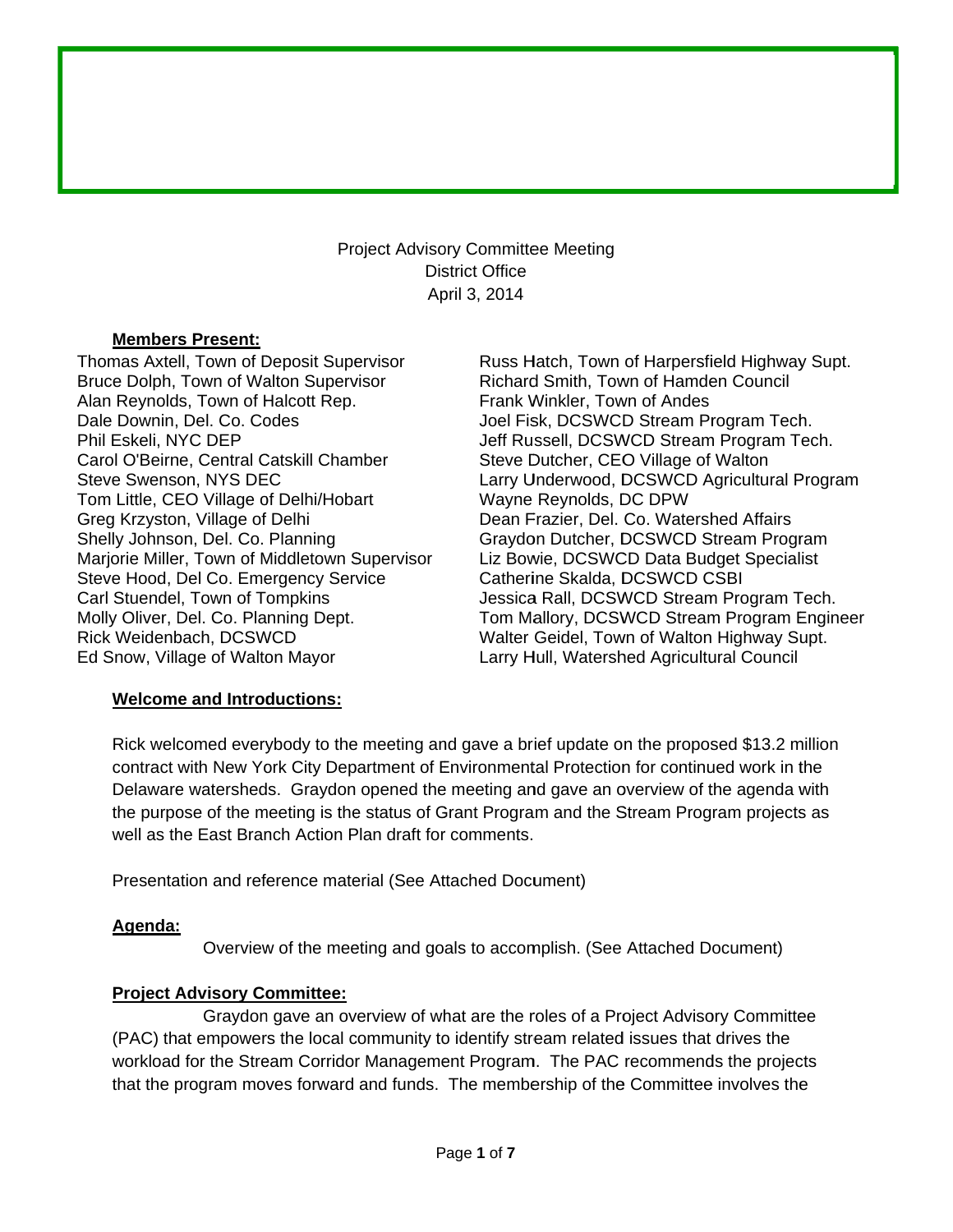elected officials of the county to be ambassadors of the Program and to have communication in order to identify the needs of the communities with stream related issues.

- Dean asked if it would help for the people in the room to know who are the representatives?
	- o Graydon When the towns adopted the stream corridor management plans and signed a Memorandum of Understanding with the Soil and Water Conservation District, we asked the municipalities to appoint a representative to the PAC and that person can be a voting member that represents the municipalities. Technical resources and agencies are the technical administrators that progress the projects.

### **Natural Resource Conservation Service's Emergency Watershed Protection - Gale**

 Emergency Watershed Protection projects were completed last year except for one project that was on the secondary funding list to be built in the 2014 construction season. The original project damage estimates were around \$4.6 million dollars, the engineering estimates were \$4.5 million and the actual construction cost was \$3.5 million. We were able to save enough money to fund construction of Chamber Hollow. Gale reviewed a sample of the construction projects that were completed.

- Town of Colchester Red Rose Stabilization: Wayne Reynolds described the project along the Beaver Kill River on County Route 17. The Beaver Kill is a highly known trout stream. Three rock vanes were installed under the guidance of the Stream Program and the project went well. These are the largest rock vanes that the DPW has installed to date.
- Town of Delhi Thomson Cross Road: Gale described the project along the Little Delaware River on Thomson Cross Road. Installation of a rock lined bench along toe of the failure with vegetation planted in between the rocks. The floodplain is re-attached on the left streambank.
- Town of Middletown Arkville Trailer Park: Gale described the project along the Dry Brook Stream in the hamlet of Arkville. The rock wall was installed at the upstream section of the project to connect into the DOT rock wall this transitions into a sloped rock lined bench and floodplain. The project was planted with 16,000 willow stakes.
- Town of Middletown Dry Brook: The project along the Dry Brook Stream along the Dry Brook Road. This project was repaired after Hurricane Irene storm damage using the post-flood protocol. Root-wads were installed at the stream avulsion, but this did not protect the road from future damage. Installation of floodplain blocks made out of rocks with soil placed on top to grow grass and rock toe bench along the road to protect the road.
- Town of Middletown Village of Fleischmanns Site 2&3: The project was designed by a Milone and MacBroom, Inc. (MMI) with DCSWCD design oversight. This project consists of stone along both stream banks with riffle structures upstream and downstream of the project. A floodplain was installed along the left streambank and vegetation will be planted this spring.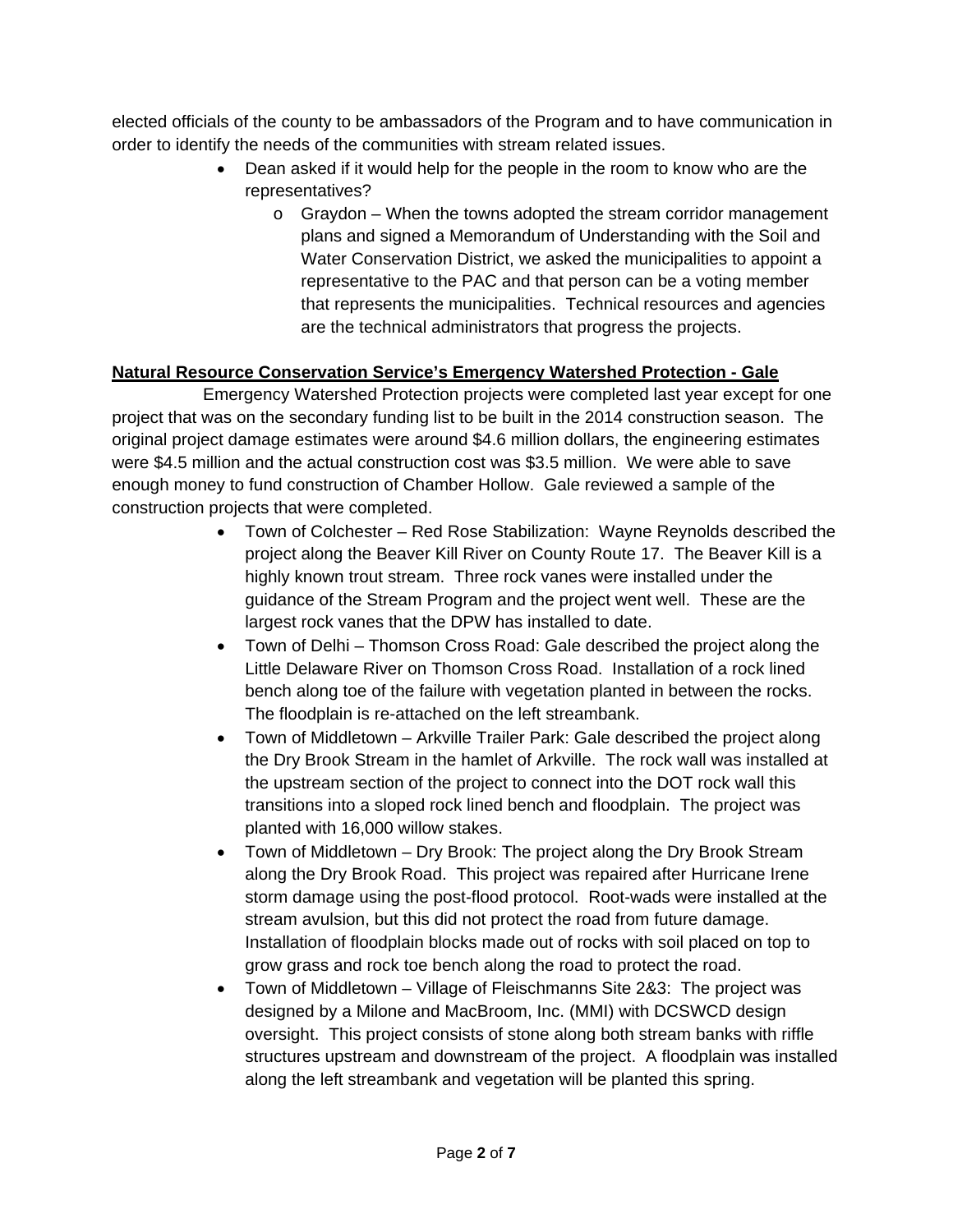- o Frank What type of provisions are there for maintenance of the debris that enters the project?
- o Graydon Landowners are usually responsibly for the maintenance. Walt Geidel is taking an active role in removing potential debris before the plug the channel by coming up with a criteria of removing the trees. The only caution is that we cannot remove all woody debris in the stream because there is a balance that needs to be remain for a healthy stream. Debris can create a natural grade control structure. Removing debris out of a channel does not require a NYS DEC permit as long as you do not disturb the streambank or bed. You can also cut the wood in chunks so that you don't have the jamming potential.
- o Gale The Town or the Sponsor of the EWP project is responsible for the project as part of the maintenance. If there is a problem, the town should notify the designer.
- Town of Middletown Village of Fleischmanns Site 4: The project was designed by MMI to repair the left streambank with future plans to create a floodplain along the right streambank after the HMG flood buyout program to purchase the property. The Mill Street bridge will be removed by DPW along with the floodplain reclamation.
	- o Graydon added that the analysis showed that removing the bridge and adding the floodplain dropped the 10-year flood event by 3.3 feet and the 100-year is 1.5 feet.
	- o Shelly added that this project is important for the community since this project protects two hotels that are located in the area, which is a big part of the community and their economy.
- Town of Middletown Village of Fleischmanns Site 7: This project was designed by MMI to repair the left failing bank. Floodplain reclamation along the right streambank with rock wall on left streambank. The garage was removed as part of the project.
- Town of Tompkins Chamberlain Brook: This project is to repair failing bank along the Chamberlain Brook Road. There is a stacked rock wall with a sloped bank to the road.
- Town of Tompkins Readburn Road Site #2: This project is to repair failing bank along the town road. There is a short stack wall combined with slope rock due to the constriction of the stream to the edge of road.
- Town of Walton Baxter Brook: This project is to replace culvert head wall and repair plunge pool. The tonka blocks were removed and replaced with stacked and pinned rock wall and the installation of step-pools.
- Town of Walton East Brook Hillside Stabilization: This is outside the Village of Walton to create a floodplain along the right streambank and install a floodplain bench along the left streambank. There are two hardened riffles located upstream and downstream of the project. The steep embankment was hydroseeded by the Town of Walton. The slope will continue to fail onto the floodplain bench until an angle of repose is established.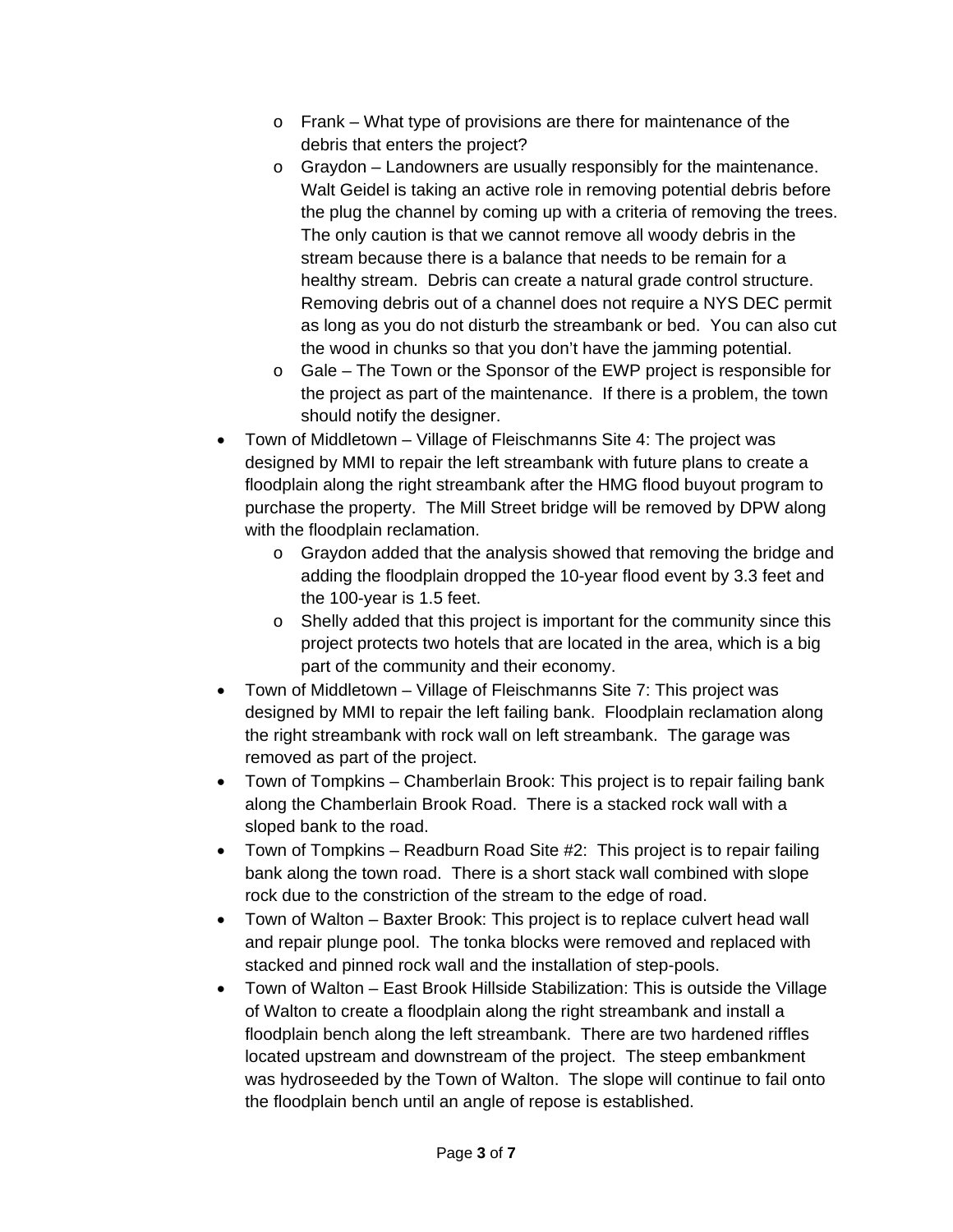These were just a highlight of our project that we constructed last year. There are manuals with descriptions of each project if anyone is interested, please let us know.

### **Post-Flood Emergency Stream Intervention Training - Graydon**

 This program was developed in 2008 based on our reaction to the flood of 2006. Funding was received by NYS DEC to develop a protocol on how to react after a flood event to assist the contractor and municipality. This program that has been adopted as a state-wide protocol. Day 1 consist of a 5 hour classroom that gives the operator a basic knowledge of stream mechanics and how to measure the streams with a 3 hour in field. Day 2 is in field during construction to see how everything can be applied. Day 3 consists of 2 hours in field to inspect the finished project and 4 hours in the classroom to review and wrap up. To date we have trained 202 students with the 3-day training and 979 students statewide with the 4 hour class. The last class that we did was to train the train and NYS DEC regional permitting to continue this training throughout the state. The program has won three state awards.

# **Agricultural and Community Recovery Fund (ACRF) – Larry Underwood**

 Larry gave an overview of the ACRF program. Funding was due to Andrew Cuomo for \$15 million dollars and \$5 million was allocated for Delaware County. We were charged to visit impacted agricultural fields. The Agricultural partnered with NYC DEP and the stream program to assist in the effort. The staff attended a brief stream training before assessing the damages. Larry showed a few examples of some of the projects there were completed.

# **Third Brook Management Plan – Graydon**

 Milone and MacBroom completed the plan in December 2013 to look at the Third Brook Watershed as a whole to address the failing streambanks. The next steps are to implement the plan recommendation using the WRDA funds. Construction will be completed this year.

# **Catskill Stream Buffer Initiative (CSBI) Report - Catherine**

 Catherine gave an brief overview of the projects completed in 2013. There were 12 projects that covers 5.8 acres and 2,278 trees, shrubs and sedges were planted. Along with planting, the program is involved in controlling invasive species. This is the first year for installing bioengineering structures that includes geo-block, branch packing, fascines, live stakes/bundles with a total of 2,305 feet. Catherine showed photos of some of her projects completed in the fall of 2013. For the 2014 project season there have been 17 applicants to review and 2 EWP supplemental plantings in the Village of Fleischmanns projects. The types of 2014 projects will be 6 plantings, 7 bioengineering and 4 invasive species control.

# **Stream Management Implementation Program Grant**

 Molly Oliver and Tom Little gave an update on the Village of Delhi River Walk. The Village of Delhi applied for a Stream Management Implementation Grant to hire a consultant, Hass Engineering. Haas is a locally landscape architect and we are in the process of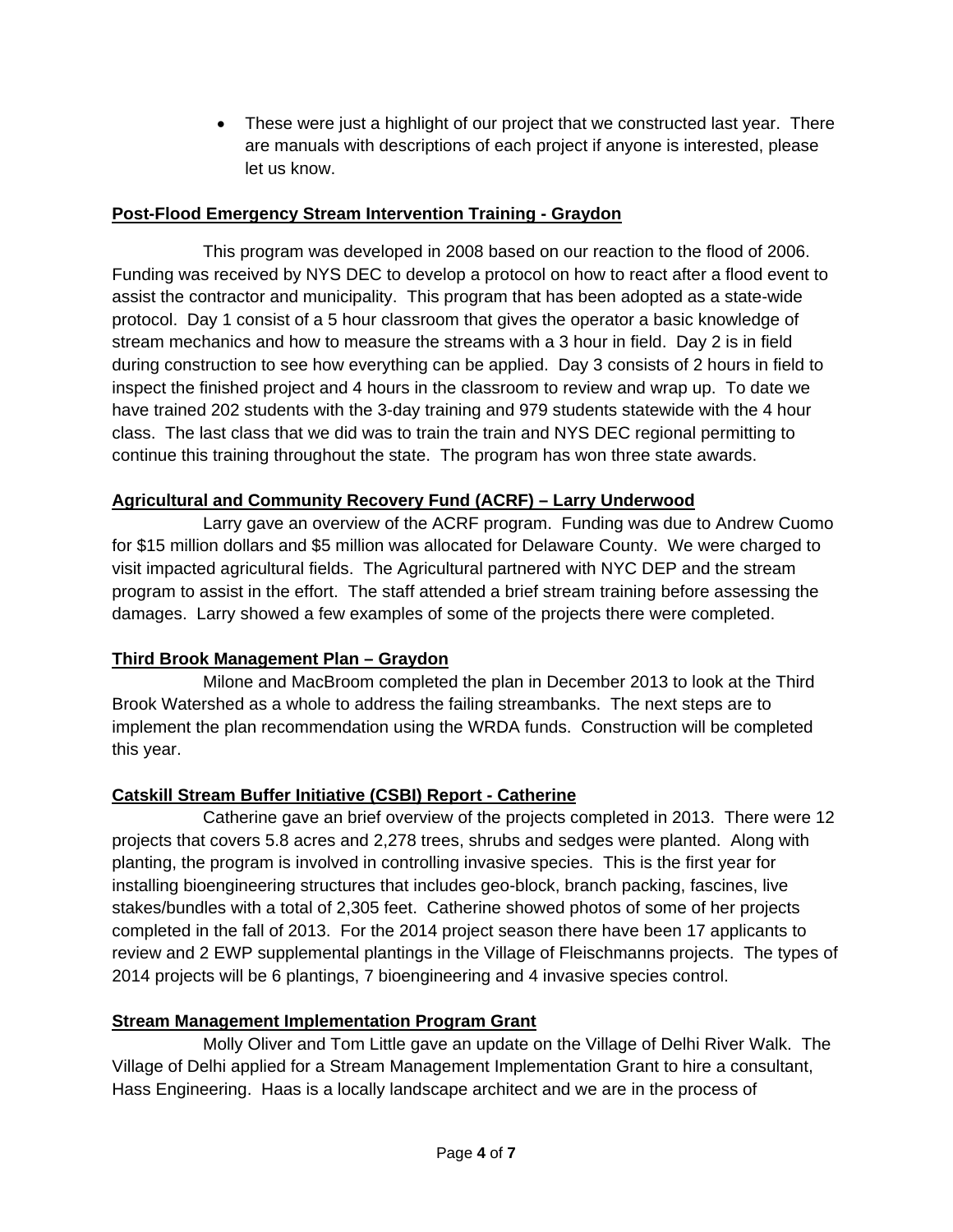developing a design with steering committee. There has been two steering committee meeting so far and on April 2<sup>nd</sup> the committee received concept designs for review. Tom Little passed around the concept drawings and gave a brief overview of the design. The design consists of a walking circle, boat launch and fishing pier while addressing the stormwater issues. Current challenges are landowner buy-in to the project and stormwater issues. There is a public meeting on May 6 at 6:30 at the Village of Delhi hall to get the community involved.

 Graydon went through all the completed grants to date with a total cost of \$775,321.00.

 Walt Geidel added that there was a report was submitted in November for the Hydroseeder. There is still plenty of material for project this year. If any towns need to use the machine, they have to attend training and submit a report.

 Wayne Reynolds reported that the pumps were purchased and there was a training 2 years ago with 12 communities participating in the training. Both pumps have intake and discharge lines associated with them. The pumps were only used 3 times last year. The pumps are available to be used by anyone in the watershed with a share service agreement and training.

Graydon gave an overview of the remaining grants that are left to be implemented this year. The staff is working on getting survey to design the projects this spring. We are running behind on some of the survey due to the weather. Third Brook Slope failure design is being tasked out to the Milone and MacBroom consultant (under their contract for engineering services to NYC DEP).

 Carol O'Bierne gave an update on the East Branch Recreation plan. A draft plan has been submitted to be reviewed. Talking to the community about the plans and have advised the communities to look at their individual sections and submit comments. There will be brochure and maps that will follow this with information. There is a draft design for signage and this will complete project. There is a notable project in the community which is the Community Rising initiative that has offered new opportunities that increase stream frontage with some new opportunities for recreation.

The Walton School gravel study grant is moving forward with purchasing equipment and training with students. They have collected data last year and will be collecting additional data this year. The Walton River Access has been combined with the other boat launch projects and Molly has been moving that process along.

Wayne Reynolds gave an update on the Medium Hydraulic Study the inventory has been completed with 1,223 small structures. There have been hydraulic studies completed for 151 structures with 4 towns that are completely finished and working on putting them in a package. We have submitted a draft matrix to be reviewed so that we can prioritize the structures in terms of replacement. This project is approximately 30% completed.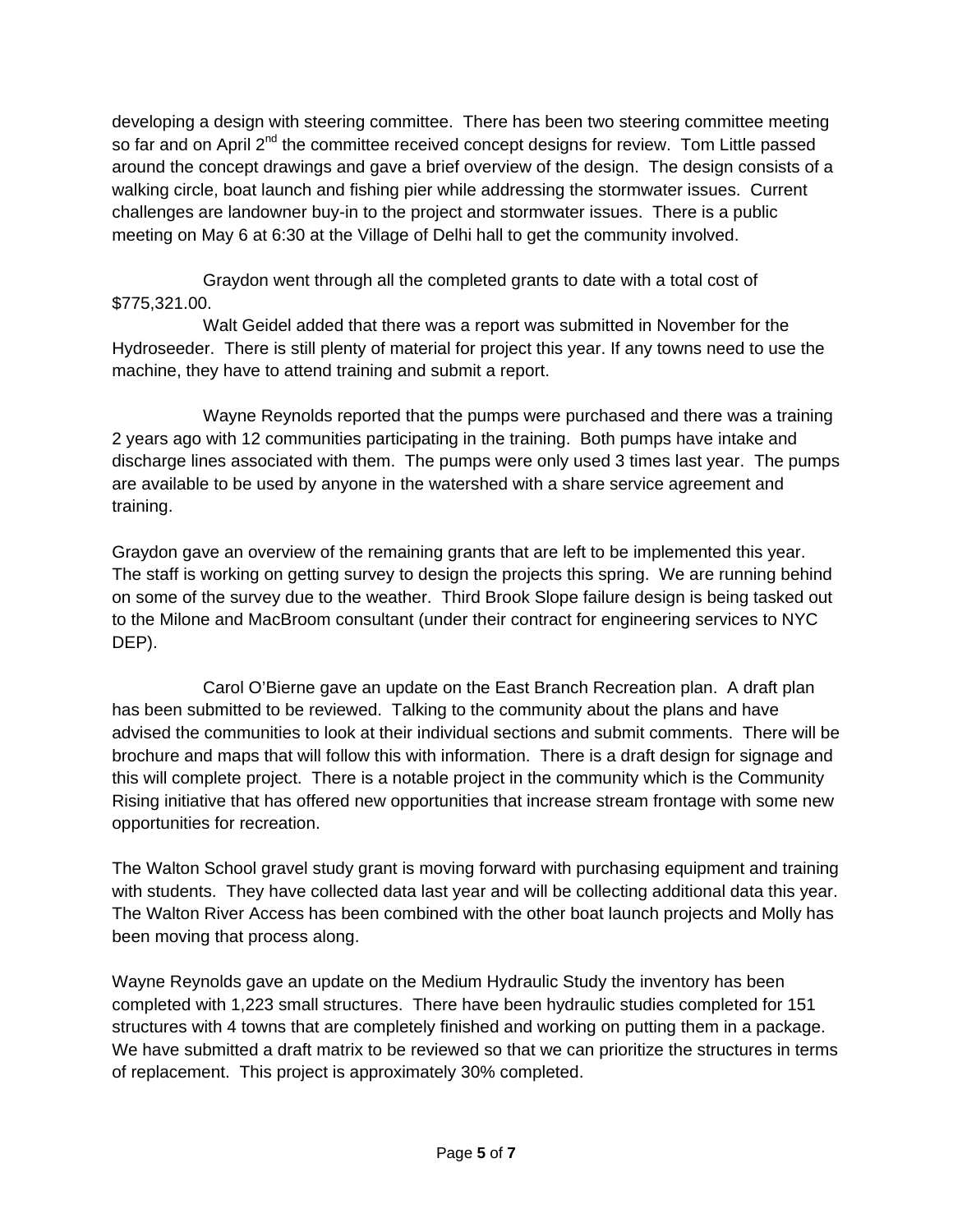### **Watershed Agricultural Program**

 Larry Underwood talked about the Watershed Agricultural Program celebrating 20 years of service in Delaware County. Annually the program spends \$1.5 million on projects with constructing approximately a 100 conservation management best practices. There are approximately 300 small and large farms that participate in the program. The small farm is on the rise in the Catskill area. A contract was signed between the Soil and Water Conservation District and the Watershed Agricultural Program to have funding for technical assistance with the stream program to implement projects through the Conservation Resource Enhancement Program on lands that did not qualify due to unstable streambanks. Ron Frisbee Farm Phase 1 was completed in October 2013 using the new innovative techniques. Phase 2 is scheduled for this year as well as 3 additional projects.

### **Local Flood Analysis – Graydon**

 Graydon gave a brief presentation on the Local Flood Hazard Mitigation Analysis (LFHMA) that is going to be a part of the next contract with NYC DEP. The LFHMA is a two phase analysis that gives community's options to reduce flood risk. This analysis is completely voluntary and is implemented by the community. Phase 1 is the engineering analysis that will identify the specific causes of flood inundation hazards in the population centers and Phase 2 is the Local Flood Hazard Mitigation Plan that enhances the benefits and feasibility of each project selected by the community in Phase 1 and prepares a plan for implementing the viable projects. The Walton Flood Commission has hired Milone and Macbroom, Inc. (MMI) to be the consultant. MMI has created preliminary models of the flood inundation hazards in the Village of Walton and will be holding their first public meeting on May 1<sup>st</sup> at 6:30pm at the Walton High School. The public will be invited to input their comments. East Branch Delaware Flood Commission has also hired Milone and Macbroom, Inc. to create preliminary models. A public meeting is scheduled for a introduction of stream science on April 22<sup>nd</sup> at 6:00pm. Introduction to the Village of Fleischmann's preliminary models will be held on May  $19<sup>th</sup>$  at 6:00pm.

 Community Rising is funded by New York State to identify flood impacted areas in the Village of Margaretville and in the Town of Hardenburgh. The Stream Corridor Management Program has been assisting the two groups with technical support.

### **Program Updates – Graydon**

 The next Stream Program contract with NYCDEP has been approved by all parties and is in the approval process. The funding is available for our current projects and the Local Flood Analyses and the new contract will be available to implement the projects that come out of the LFA process. Memorandums of Understanding (MOU) that are with the municipalities need to be updated and signed for all municipalities. The original MOUs were tailored to the end of our last contracts so these all need to be renewed. The funding of the projects is contingent on having a current MOU so it is important that this process be completed.

# **East Branch Delaware River - Two-Year Action Plan:**

 A copy of the East Branch Action Plan has been handed out and everybody is encouraged to review the plan in detail and to submit written comments (to DCSWCD) before April 18<sup>th</sup>. In the next contracts, the West and East Branch Basins will be combined into one